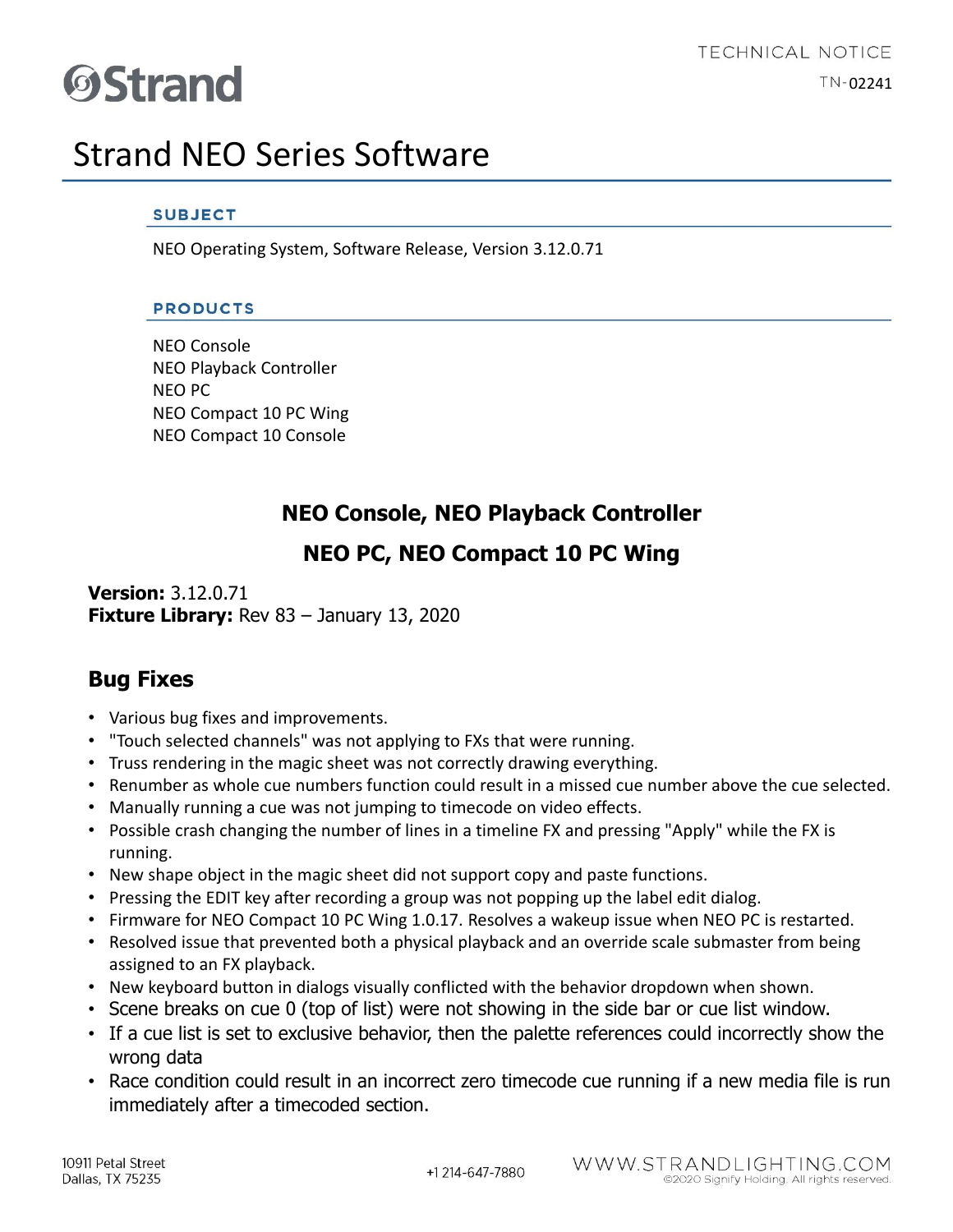## **OStrand**

- New firmware for DMX Board (Full-Size Card), DMX Mini Card and Compact 10 board to add support for flush buffer messages.
- (Introduced) Resetting a cue list running profile FXs could end up with the FX stuck active in its final state.
- When doing a packed show file, writing the log file could fail and show a windows error.

### **Changes**

- KiNet driver will now force the universe field to 0 when using unicast addressing.
- Fixture type exchange will now show the mode in the "source fixture" drop down.
- Redeveloped ML View to be more efficient.
- Patch window will now show the selected fixture footprint count.
- Patch window will now display the next available DMX address that will fit the footprint of the selected fixture.
- Adjusting the rotation attribute speed of multiple fixtures will now increase or decrease the speed consistently regardless of the direction of rotation.
- Holding down the Minus key while moving a rotation encoder will result in half the selected fixtures rotating in the opposite direction.
- Holding down the Minus key and pressing a rotation encoder will swap the direction of continuous rotation while maintaining the speed
- Added default staggers to position FXs.
- Added search edit box to the fixture type exchange window.
- Dialog boxes that use a checkbox now support a default checked state.
- Added a button to the text input dialog to show and hide the on-screen keyboard.
- Added NEXT and LAST to the "CUE" token for soft keys.
- Added NEXT OUTPUT to the soft keys when a channel list is added to the patch command line.
- SAVE command will now work in the patch and group command lines.
- The command CUELIST  $#$  RESET TIME  $\{$  value $\}$  will now correctly reset running FXs over the time specified rather than terminating them abruptly.
- Added 4 new direction types to the paintbox FX for in<>out and out<>in both horizontally and vertically.
- Added options to turn on and off the relays associated with channels from the menu connected to the ON button.
- If the selected fixtures have relays associated with them then the fixture control panel in the sidebar will add buttons to turn the relays on/off to the intensity tab.
- The command CUELIST {number} RESET will not use the master fade time if no time parameter is given.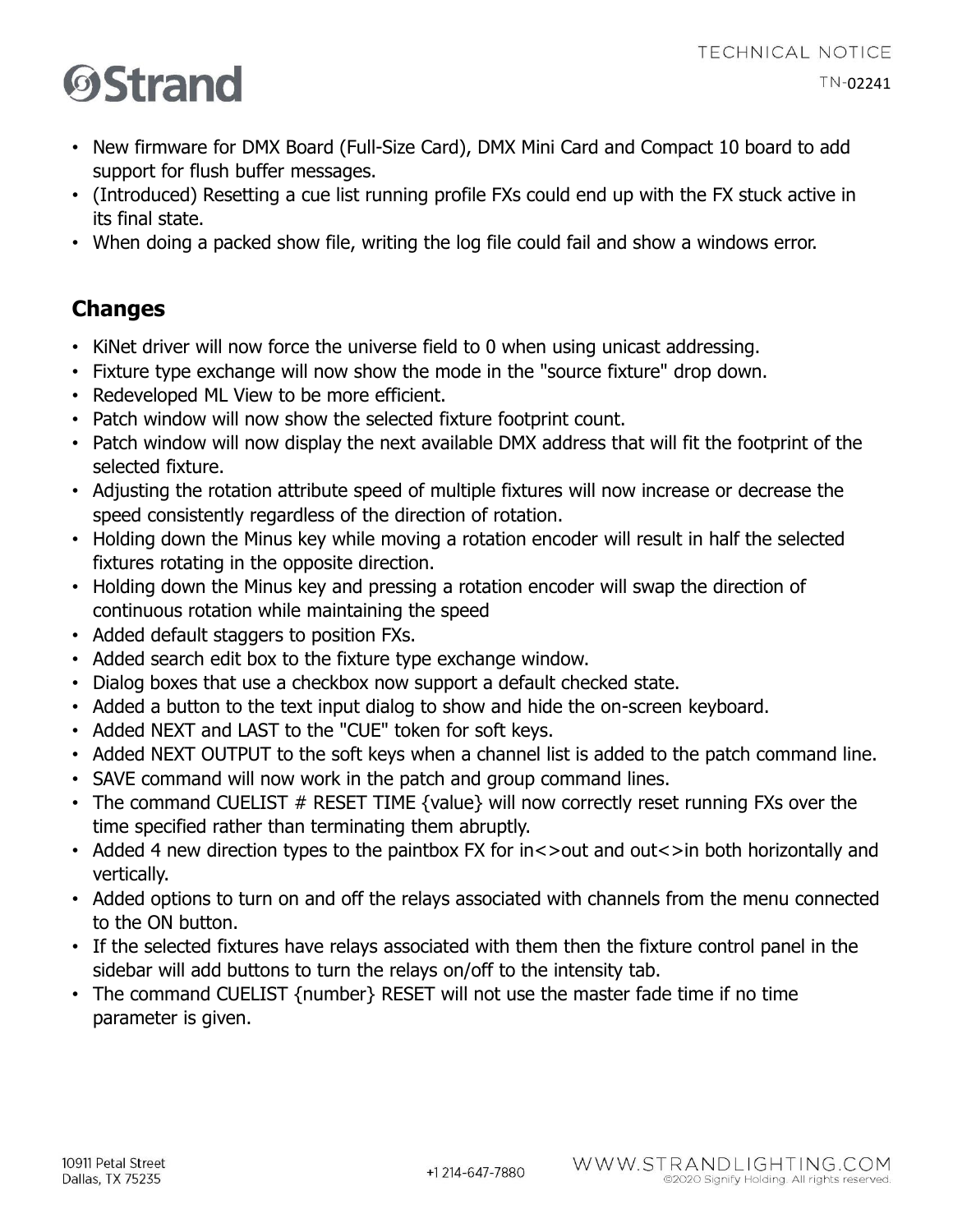#### **TECHNICAL NOTICE**  $TN-02241$

## **OStrand**

- New keyboard button in dialogs is now shown as an icon.
- Added import and export options to the macro editor (right click option).
- The "Release" button on screen will now display red text when something is changed (mimics the function of the release button on the console).
- Added an "Options" button to the group chooser popup window so that it is consistent with the palette window.
- Improved the background contrast in the dimmer panel of the patch window.

### **Enhancements**

- Buttons (shortcuts and groups) can now assign a direct command macro.
- Added  $2^{nd}$  timecode trigger to the system.
- Added option to copy attribute defaults from the previously edited channel.
- Added a new option to profile FXs to allow them to play mirrored.
- Paintbox Effect now supports attributes other than color for enhanced matrix FXs.
- Added a new default record mode option for palettes. Due to legacy workflow palettes were using the group record mode as the default setting. Palettes now have their own setting for this.
- HTTP Server can now reference system variables that are setup in the macro system. If the HTML contains %{variable name}% then this will be replaced by the current value held by the variable.
- Added full "programmer" view mode to the new ML view.
- The NEXT key can now be used to work out the next available patch address when patching a fixture. i.e., Channel List @ [NEXT] will auto populate the next free address that fits the footprint of the selected fixture. Channel List @ {number} [NEXT] can also be used to set an address to start looking from.
- Magic Sheet A shortcut can now be assigned to image and text to provide click functionality.
- Magic Sheet Text added to the sheet now supports special modifiers to display dynamic data ({DATE}, {TIME}, {ACTIVE CUE}, {ACTIVE CUE DESCRIPTION}, {macro variable name})
- Magic Sheet New shapes object allows for predefined shapes to be added to the magic sheet. Shapes have properties of - Stroke width, Stroke Color, Fill Color, Caption, Command, Shortcut and can be assigned to a channel.
- Cities database updated.
- Added DisplayLink driver installation as an option in the NEO PC install so that this will work with the NEO Compact 10 PC Wing.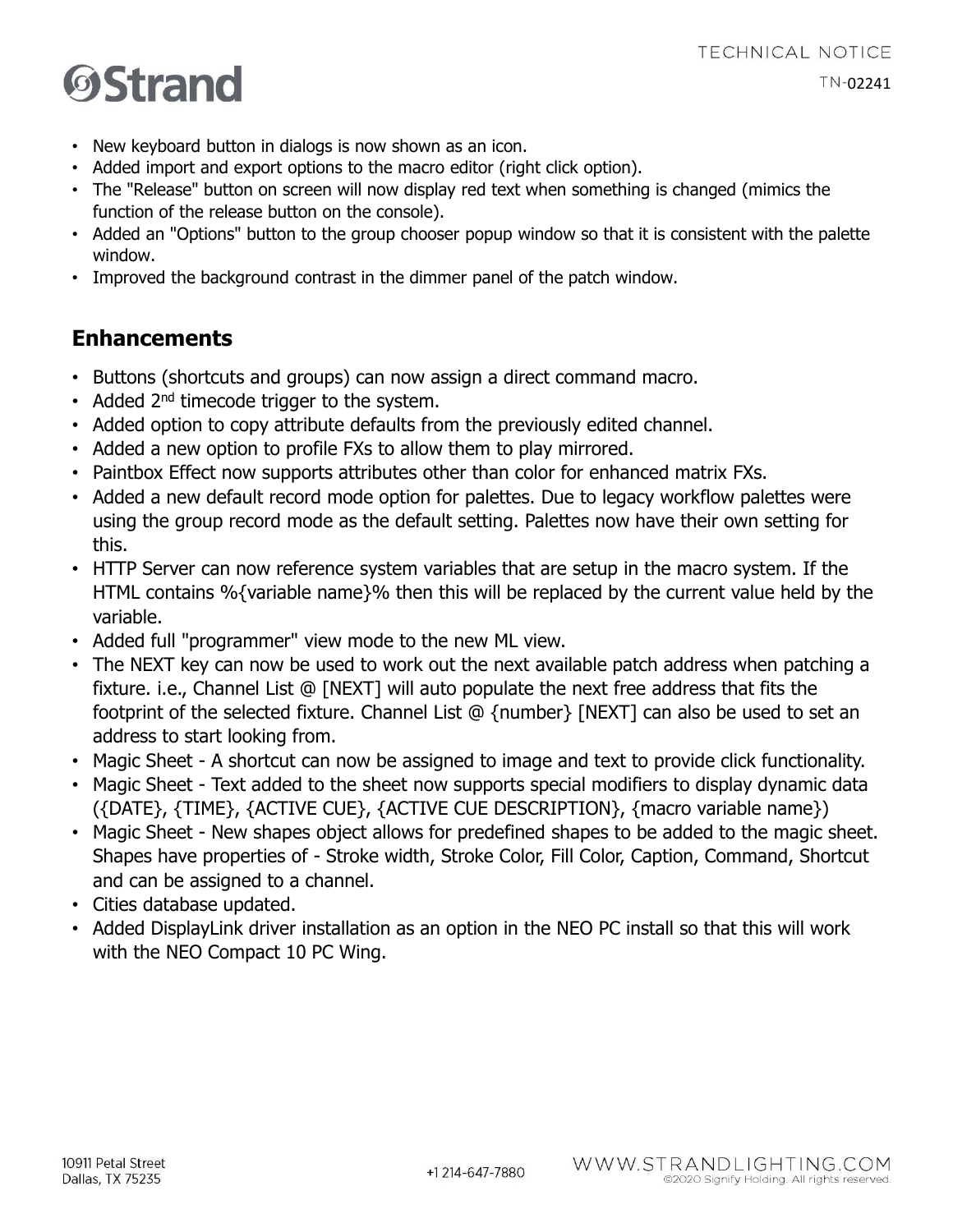- **ØStrand**
- Added touch drivers for the Compact 10 screen.
- Added option to the palette windows to "skip over unused palettes" to display maximum number of usable palettes on screen.
- MACRO command can now run a file-based macro stored on the system. i.e., MACRO {file name}.
- Added an option to the new matrix timing tool to filter the matrix by the selected fixtures.
- Added 4 new direction types to the matrix timing tool for in<>out and out<>in both horizontally and vertically.

### **Firmware**

DMX Board (Full Card): V1.30.101 DMX Board (Mini Card): V1.36.105 Encoder Board: V1.7.2 Playback Board: V1.22.3 Program Board: V1.22.2 Wing Control: V1.1.13 Wing Display: V1.1.5 Rack Display: V.1.1.0 Compact 10 PC Wing: 1.0.18

### **NEO Compact 10 Console**

**Version:** 3.12.0.71 **Fixture Library:** Rev 83 – January 13, 2020

### **Bug Fixes**

- Editing the patch in the fixtures grid on was not triggering a save and the changes could potentially be lost.
- Group screen was not refreshing if a group is recorded by bumping the group dropdown on the external screen.
- On screen keyboard would not start from the control panel.
- Running the fixture editor will now check that it does not open on the 7" screen and will default to any of the other screens if possible.
- Maximizing the group or patch window was not leaving the command line exposed. This was caused by the main screen not being on the primary monitor.
- New firmware for DMX Board (Full-size Card), DMX Mini Board and Compact 10 board to add support for flush buffer messages.
- After opening the cue list view the cue list properties window would always show on the internal screen rather than the monitor it was initiated from.